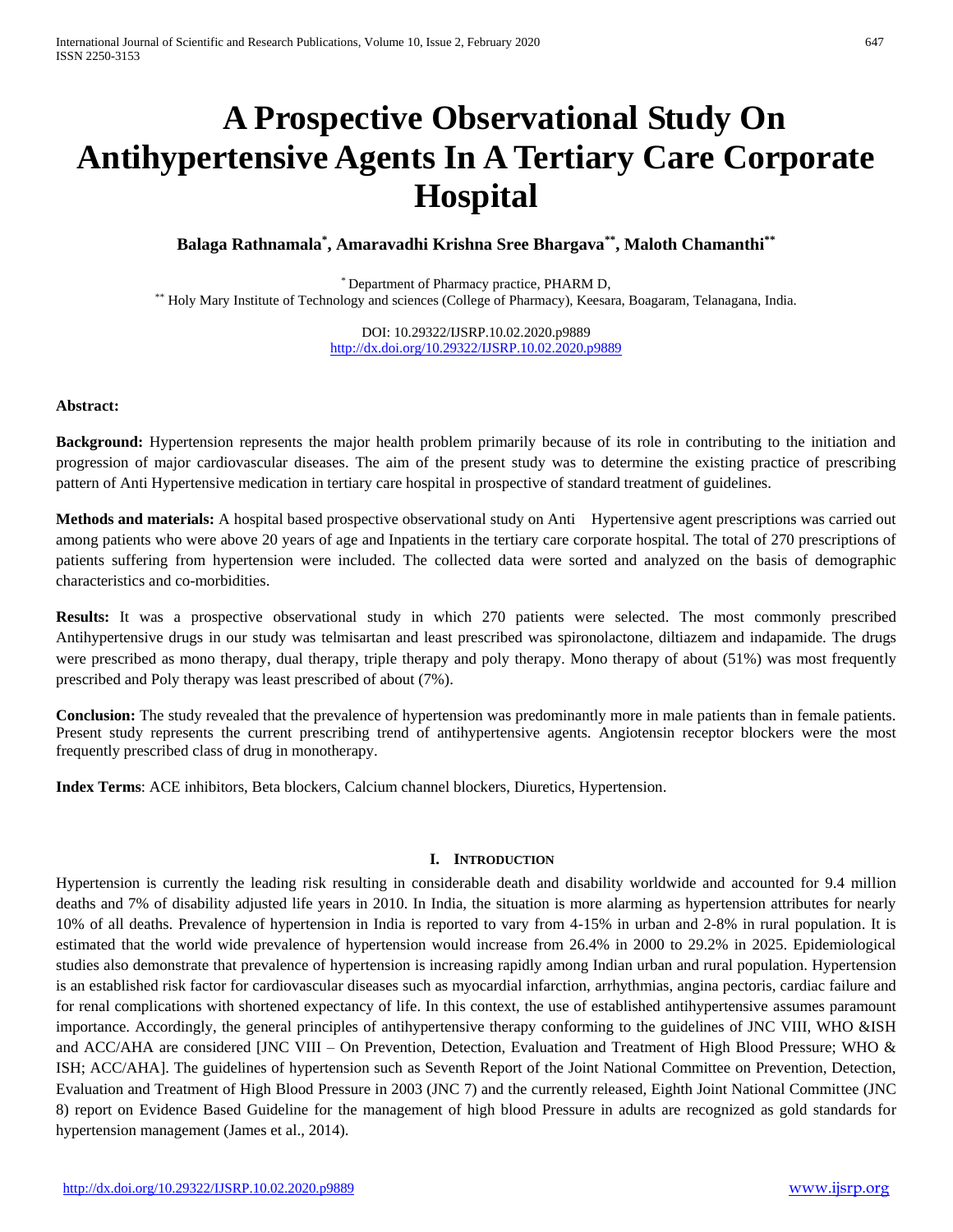International Journal of Scientific and Research Publications, Volume 10, Issue 2, February 2020 648 ISSN 2250-3153

 The aim of this study is to observe the pattern of utilization of Antihypertensive in a tertiary care corporate hospital and relate the findings to current standard treatment guidelines.

# **II. SUBJECTS AND METHODS**

The study was a hospital based prospective observational study which was conducted in all departments (Cardiology, Gastroenterology, Neurology, General medicine, Pulmonology, Orthopedics, Nephrology, Urology and Endocrinology) especially focusing to the cardiology department cases, Sunshine hospitals, Paradise, Hyderabad during the period of 6 months from November 2018 to April 2019.

#### **STUDY DESIGN**

The present study includes prescriptive patterns of Anti Hypertensive Drugs which was approved by Institutional Review Board (IRB). At study center, Patient details were collected according to patient profile form which includes details like: Patient demographic details, Past Medical history, Past Medication history, Social history, BMI, Lab investigations, Drug therapy (Name of the drug, Route, Frequency, category of antihypertensive medication). The study includes only in patients and age greater than 18 years were included and who are willing to participate only are enrolled in the study. Those who are below 18 years of age, not willing to participate, pregnancy, lactating women, psychiatric patients are excluded from the study.

#### **III. METHODOLOGY**

# **STATISTICAL ANALYSIS**

 The data obtained throughout the study were analyzed by unpaired t test wherever applicable and also data was analyzed by using mean, standard deviation, percentage in the study.

#### **IV. RESULTS**

#### **TABLE 1: GENDER WISE DISTRIBUTION**

| <b>GENDER</b>  | <b>NO. OF PATIENTS</b> | $*_{n\frac{6}{6}}$ |
|----------------|------------------------|--------------------|
| <b>MALES</b>   | 180                    | 67                 |
| <b>FEMALES</b> | 90                     | 33                 |
| Total          | 270                    | <b>100</b>         |



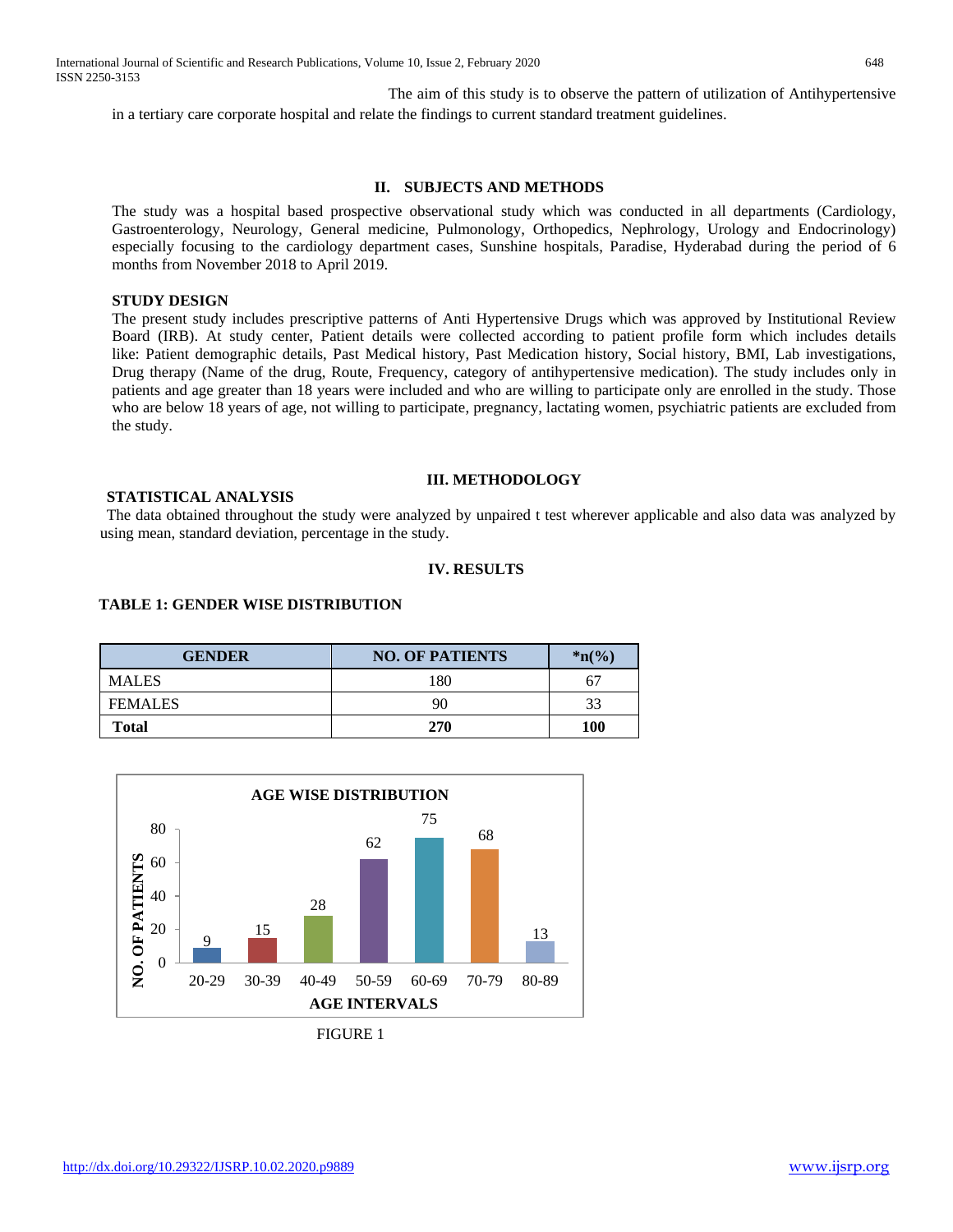# **TABLE 2: RISK FACTORS OF HYPERTENSION**

| <b>RISK FACTORS</b> | <b>MALES</b> | $*_{n(\%)}$    | <b>FEMALES</b> | $*_{n(\%)}$                                 | <b>T VALUE</b> | *P VALUE |
|---------------------|--------------|----------------|----------------|---------------------------------------------|----------------|----------|
|                     |              |                |                |                                             |                |          |
| <b>OBESITY</b>      | 22           | 9.1            | 9              | 9.8                                         | 3.4449         | 0.013    |
| ${\rm DM}$          | 90           | 37.3           | 44             | 48                                          |                |          |
| CAD                 | 44           | 18.3           | 20             | 22                                          |                |          |
| <b>CKD</b>          | $\tau$       | $\mathfrak{Z}$ | 13             | 14                                          |                |          |
| <b>CVA</b>          | 16           | 6.6            | $\sqrt{2}$     | $\sqrt{2}$                                  |                |          |
| <b>ALCOHOLIC</b>    | 30           | 12.4           | $\mathbf{1}$   | $\mathbf{1}$                                |                |          |
| <b>SMOKER</b>       | 32           | 13.3           | $\mathfrak{Z}$ | 3.2                                         |                |          |
| <b>TOTAL</b>        | 241          | 100            | 92             | <b>100</b>                                  | 333            |          |
| <b>MEAN</b>         | 34.42        |                | 13.14          | $(\%)^*$ Percentage from 333 patients, ** T |                |          |
| STD. DEV            | 27.23        |                | 15.22          | test                                        |                |          |
|                     |              |                |                |                                             |                |          |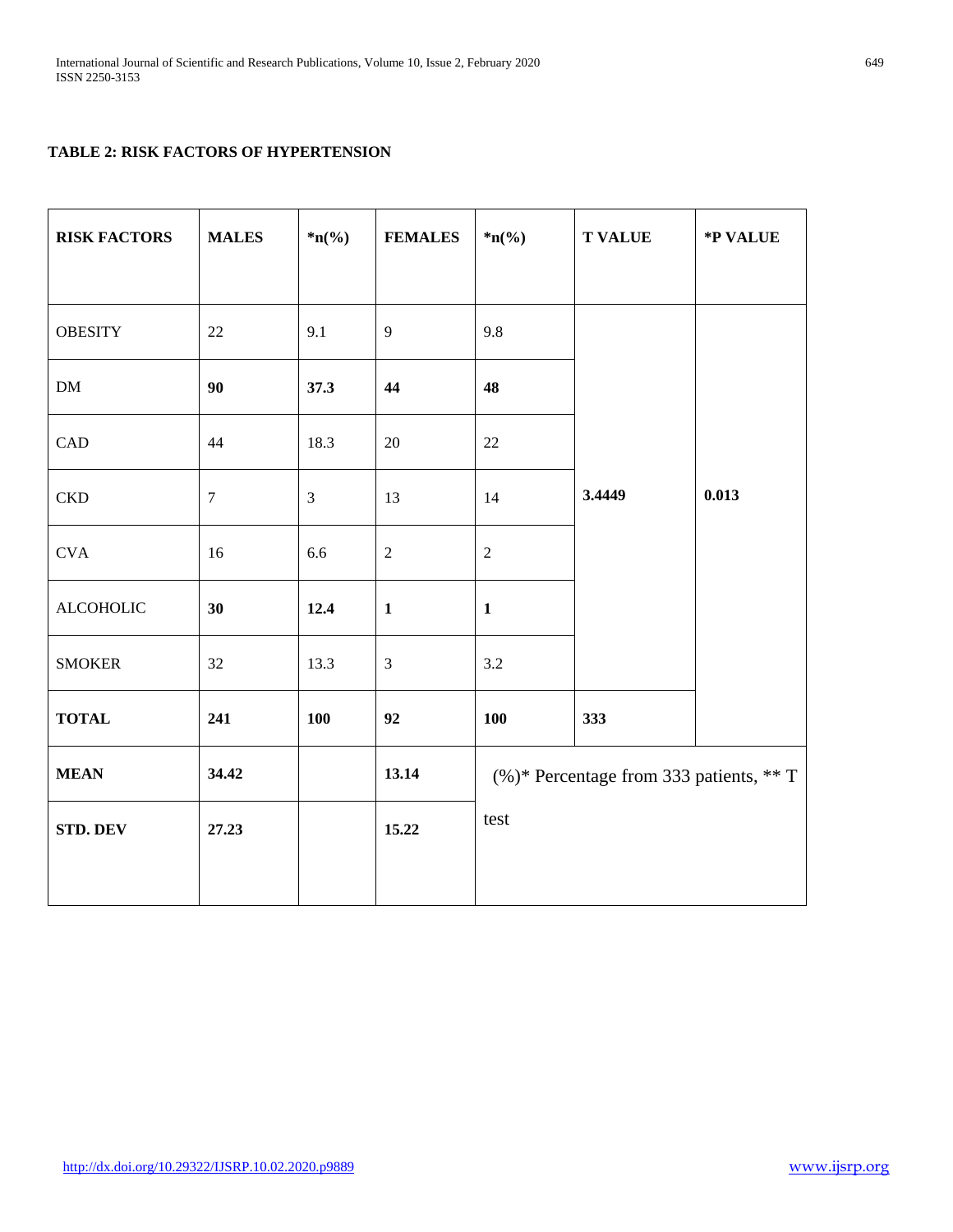

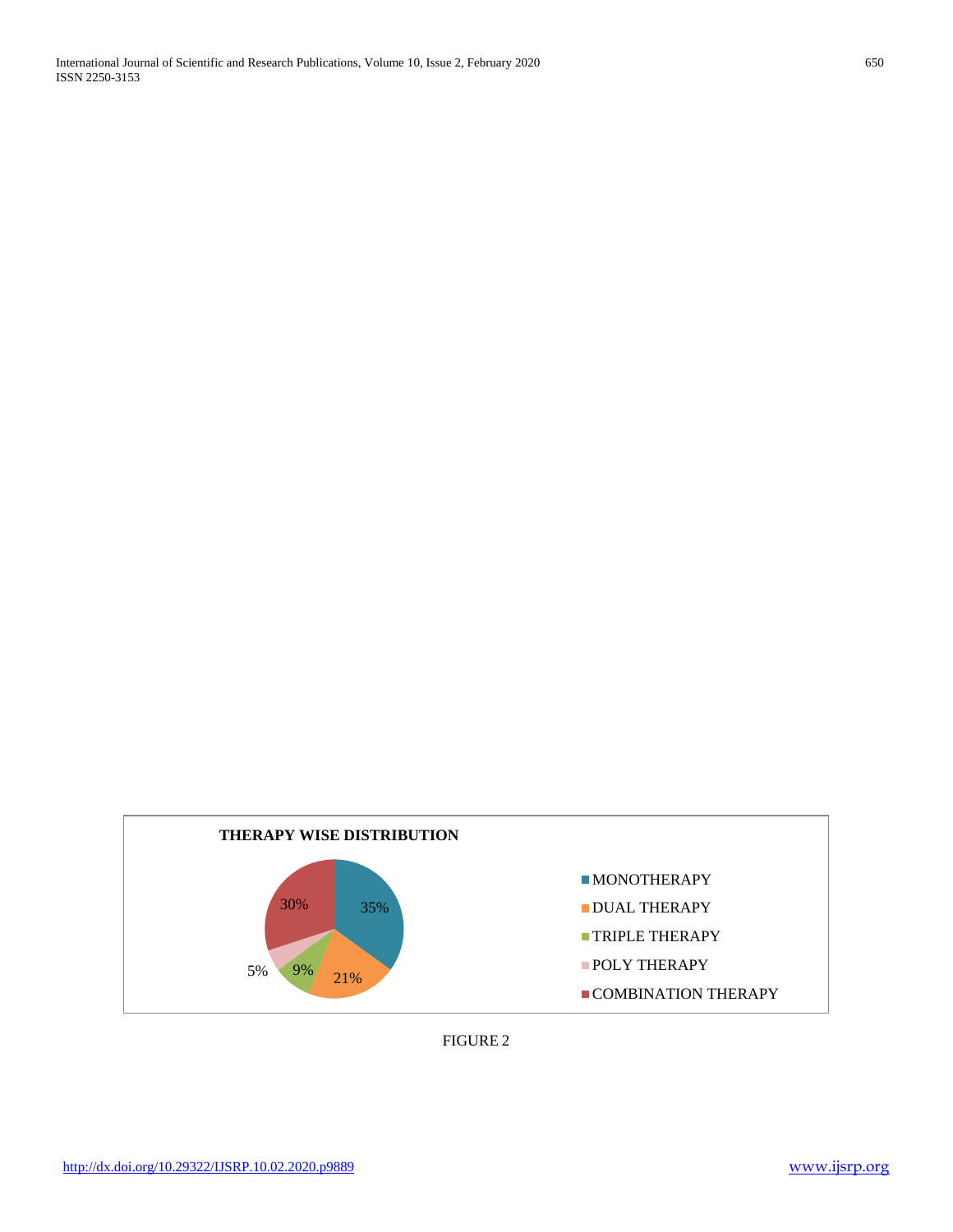

FIGURE 3



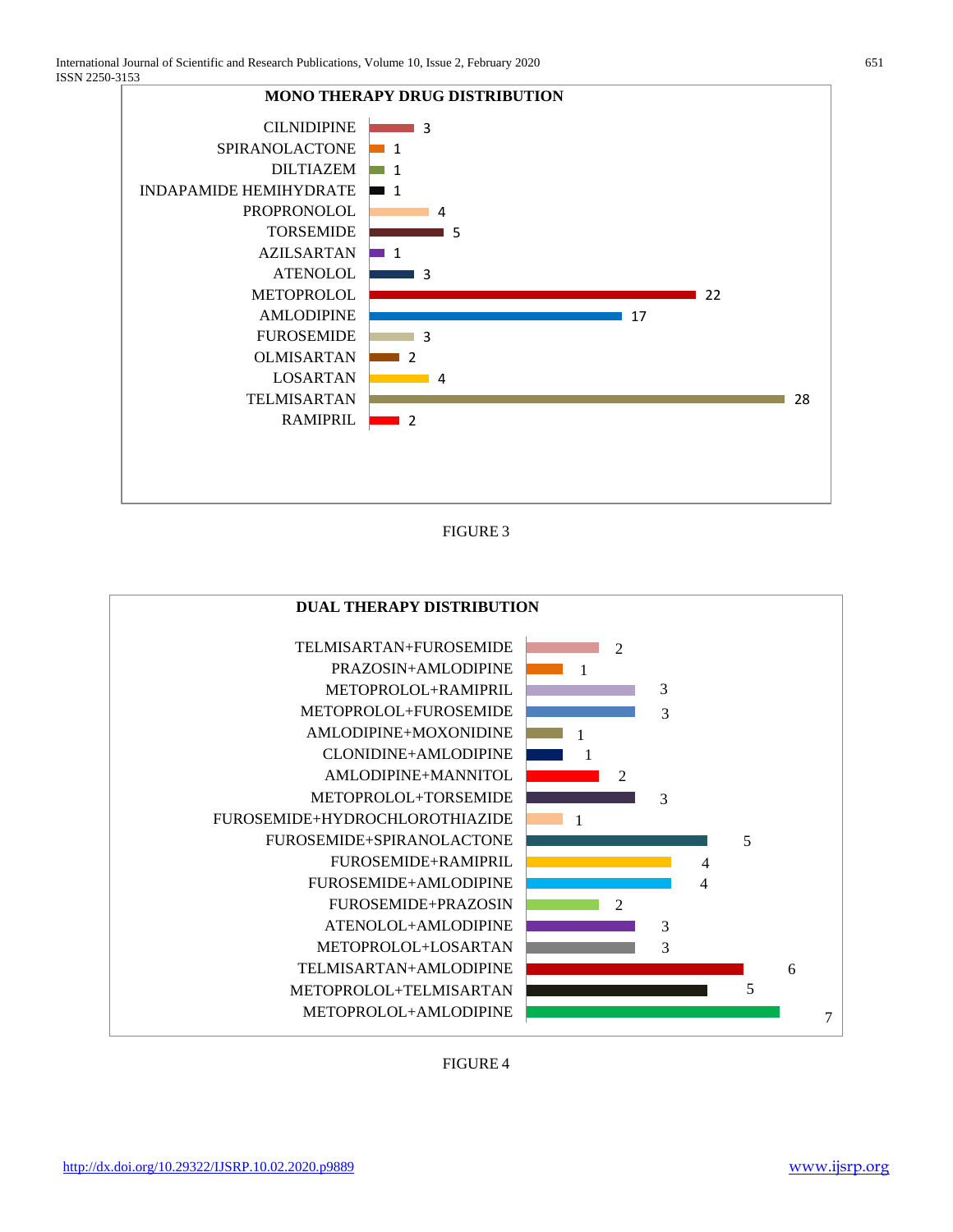

FIGURE 5



FIGURE 6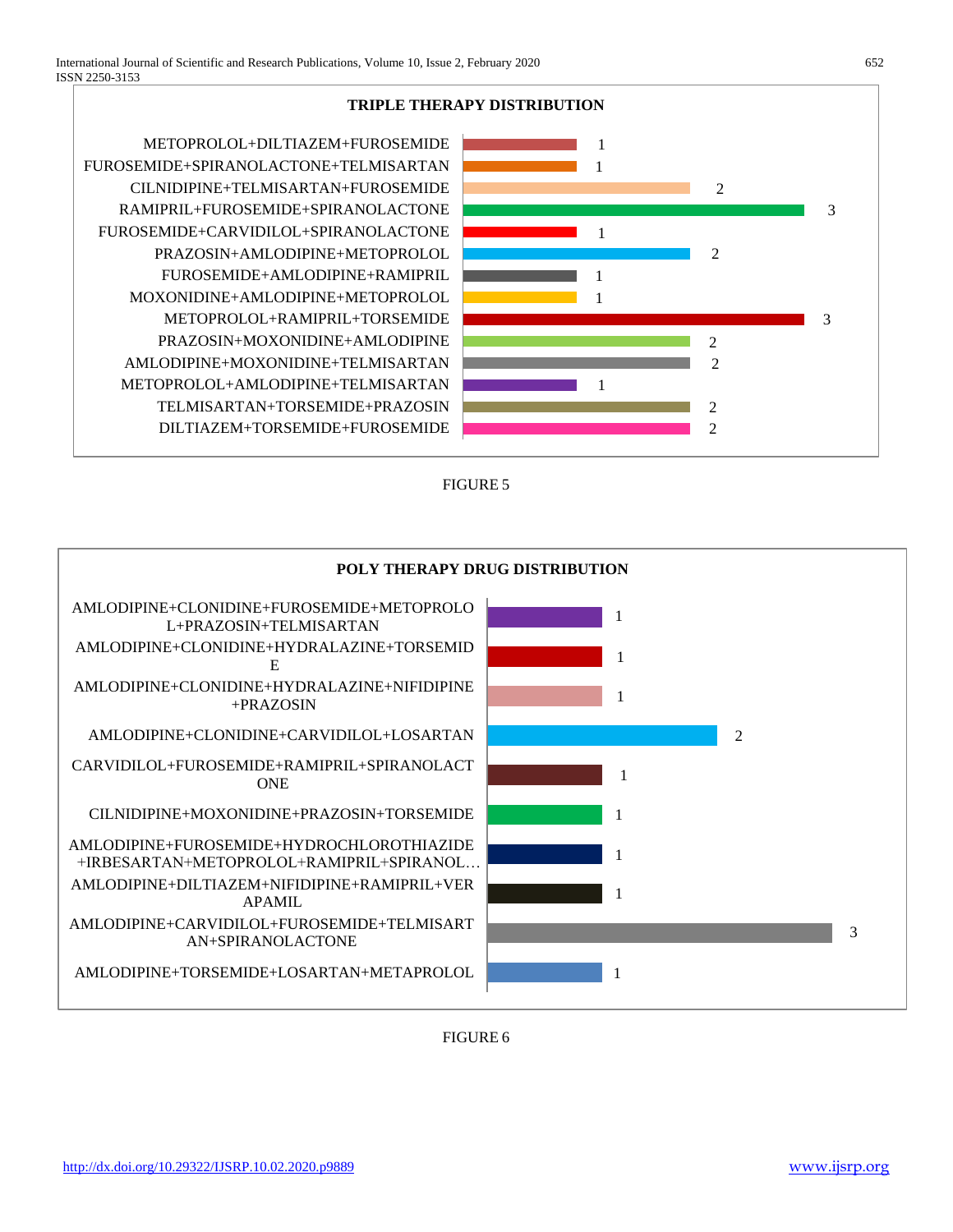# **TABLE 3: COMBINATION THERAPY**

| <b>COMBINATION THERAPY</b>                 | <b>NO.OF Pts</b> | $\mathbf{a} \mathbf{b}$ |
|--------------------------------------------|------------------|-------------------------|
| TORSEMIDE+SPIRANOLACTONE                   | 41               | 50                      |
| TELMISARTAN+HYDROCHLOROTHIAZIDE            | 13               | 16                      |
| FUROSEMIDE+SPIRONOLACTONE                  | 6                | 8                       |
| AMLODIPINE+ATENOLOL                        | $\overline{5}$   | 6                       |
| AMLODIPINE+TELMISARTAN                     | 3                | $\overline{4}$          |
| TELMISARTAN+CHLORTHALIDONE                 | 3                | $\overline{4}$          |
| AMLODIPINE+METOPROLOL                      | $\overline{2}$   | 3                       |
| SACUBITRIL+VALSARTAN                       | $\mathfrak{D}$   | 3                       |
| LOSARTAN+HYDROCHLOROTHIAZIDE               | $\mathfrak{D}$   | 3                       |
| LOSARTAN+METALAZONE                        | $\mathbf{1}$     | $\mathbf{1}$            |
| METOPROLOL+RAMIPRIL                        | $\mathbf{1}$     | $\mathbf{1}$            |
| TELMISARTAN+HYDROCHLOROTHIAZIDE+AMLODIPINE | $\overline{1}$   | $\mathbf{1}$            |
| <b>TOTAL</b>                               | 80               | 100                     |
| <b>MEAN</b>                                | 11.42            |                         |
| <b>STD. DEV</b>                            | 8.141            |                         |

(%)\* Percentage from 80 patients.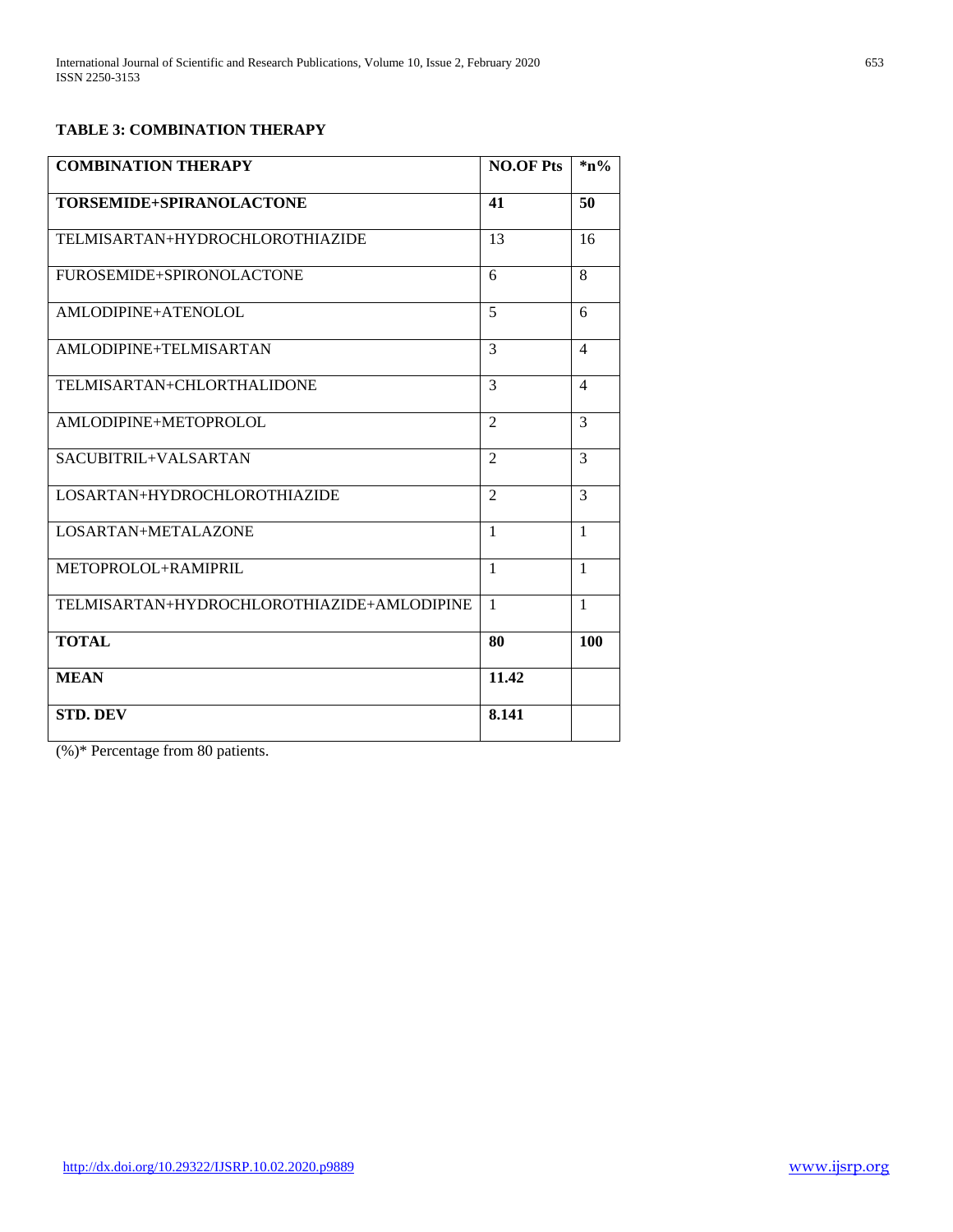



FIGURE 7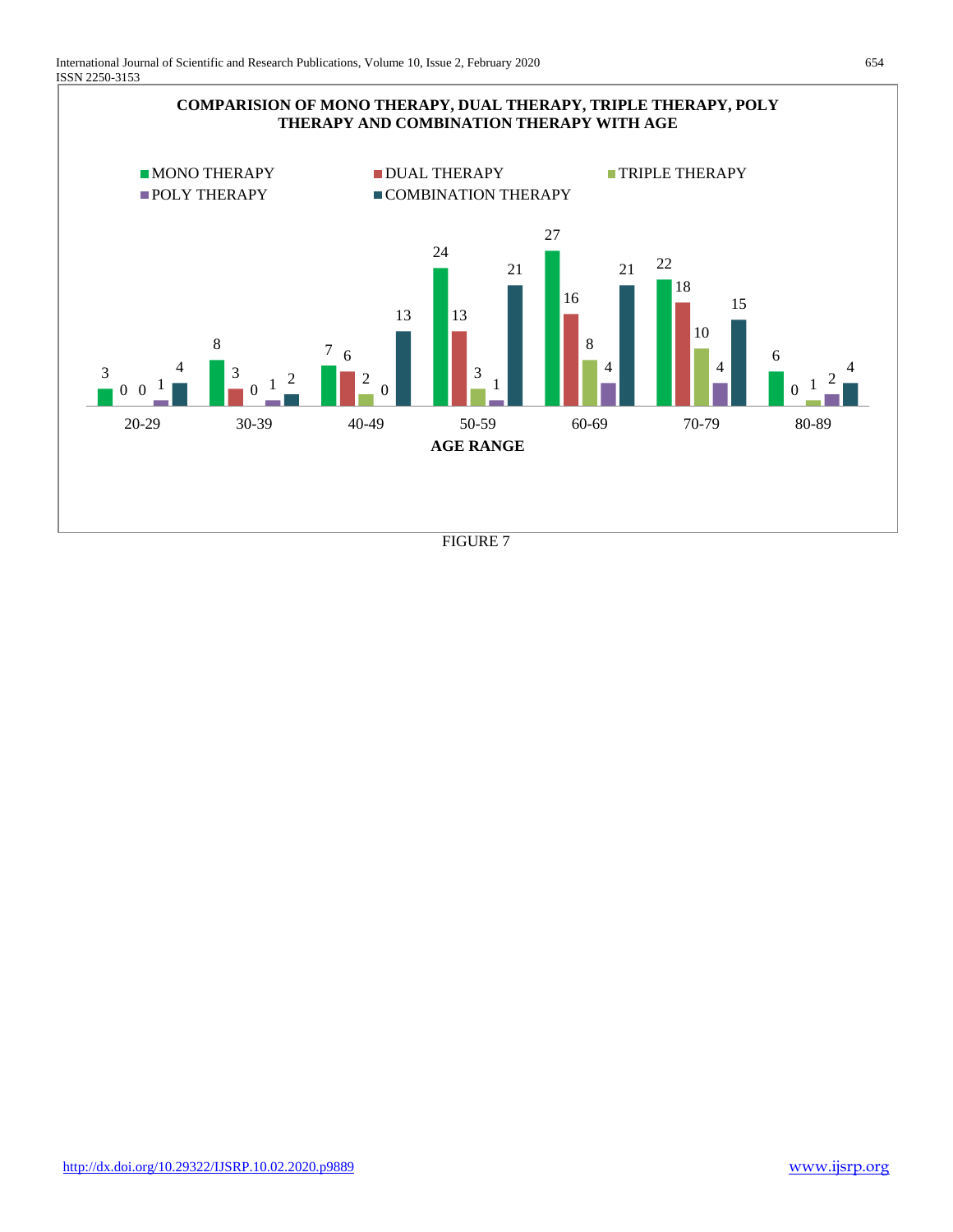

# FIGURE 8

#### **V. DISCUSSION**

A total of 270 prescriptions of hypertensive patients with anti hypertensive drugs have been analysed for study by gender wise distribution (table 1), it was revealed that male predominance over female patients. out of 270 patients, the numbers of male patients were 180 (67%) and female patients were 90 (33%). the age wise distribution(figure-1) of the study population revealed maximum number of patients were between 60-69 and the least number of patients were in the age group of 20-29. by assessing the risk factors (table 2) of hypertension, it was revealed that dm was the most common risk factor of hypertension. therapy wise distribution (figure 2) mono therapy (35%) was most commonly prescribed type of therapy and least was poly therapy (5%). among mono therapy (figure-3), telmisartan was the most frequently prescribed. in the dual therapy(figure-4), the highest combination was metoprolol and amlodipine (12.5%). among the triple therapy, the most commonly prescribed combinations were metoprolol with ramipril and torsemide (12.5%). the most commonly prescribed poly therapy (figure-6), was amlodipine with carvidilol, furosemide,telmisartan and spiranolactone of about 23%. The most commonly prescribed combination therapy was torsemide and spironolactone (50%). Among all the therapies, Mono therapy was most frequently prescribed in patients between the age group 60-69 years and less commonly prescribed in the age group 20-29 years whereas the highest and lowest age groups of Dual therapy(70-79 and 30-39 years), Triple therapy (70-79 and 80-89 years). Poly therapy(60-69 and 70-79 years).Combination therapy (20-29, 30-39 and 50-59 years). On comparision between mono therapy and poly therapy with age the t test value was found to be 3.129 and p value was found to be 0.0087 with level of significance of 0.05 which shows significant difference with age and while comparision between poly therapy and combination therapy with age the **t test** value was found to be **3.053** and **p value** was found to be **0.01** with a level of significance of 0.05 which shows significant difference with age. Beta blockers were the most commonly prescribed category.